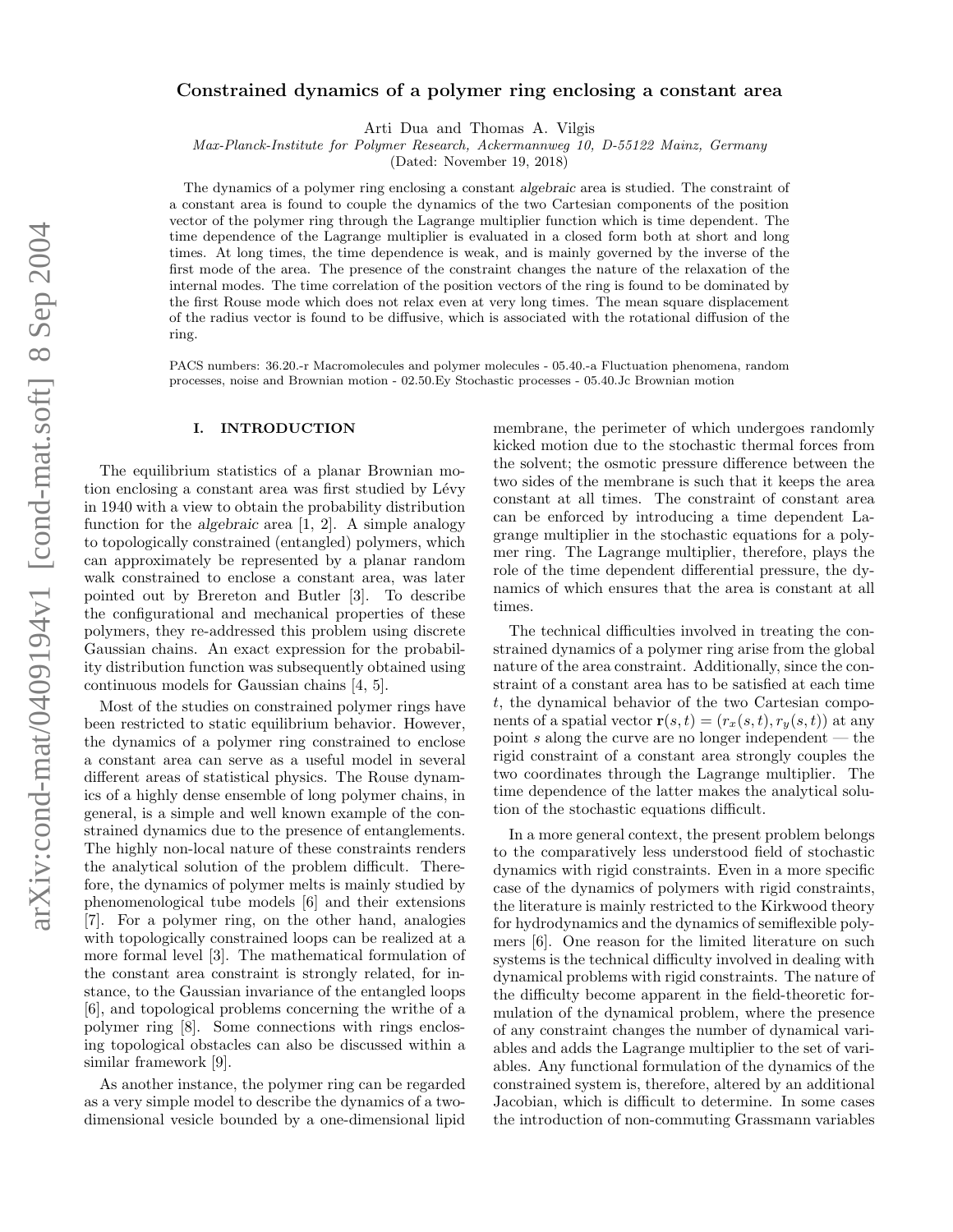can facilitate a solution [10]. For the present problem, however, we show that the nature of the area constraint is such that a simple Langevin description suffices and a field-theoretic formulation is not neccesary.

Within the Langevin description, the area constraint is accounted for by the Lagrange multiplier function which is time dependent. The time dependence of the Lagrange multiplier can be calculated in a closed form (which is quite unusual for the problems of this nature) for an initial perturbation of the area modes and allows us to solve the coupled stochastic equations for the polymer ring. It is shown that the dynamics of a polymer ring enclosing constant area is mainly governed by the lowest Rouse mode. The constraint of a constant area is fixed by the first Rouse mode (associated with rotation [6]), which is found to be diffusive at long times. The present problem is a simple and well chosen example to describe several interesting aspects of stochastic dynamics with rigid constraints.

# II. MODEL

Let us first introduce the model we are going to study and review some of the static results. The algebraic area enclosed by a planar random walk in a continuous representation is defined by

$$
A\{\mathbf{r}(s,t)\} = \frac{1}{2} \int_0^N ds \left( \mathbf{r}(s,t) \times \frac{\partial \mathbf{r}(s,t)}{\partial s} \right) \cdot \mathbf{k}, \quad (1)
$$

where **k** is the unit vector perpendicular to the  $(x, y)$ plane;  $\mathbf{r}(s,t)$  is the position vector starting from the centre of mass of the chain (placed at the origin) to the segment s along a chain of contour length  $N$ , which for a ring satisfies  $\mathbf{r}(N, t) = \mathbf{r}(0, t)$ . In statics, the constraint of a constant area is imposed by including a delta function  $\delta(A\{r\} - A)$  in the partition function such that the probability distribution function for A is given by

$$
P(A, N) = \mathcal{N} \int_{\mathbf{r}_0, 0}^{\mathbf{r}_0, N} \mathcal{D}[\mathbf{r}(s)] \delta(A\{\mathbf{r}\} - A)
$$

$$
\exp\left[-\frac{1}{b^2} \int_0^N ds \left(\frac{\partial \mathbf{r}(s)}{\partial s}\right)^2\right], (2)
$$

where  $\mathcal N$  is the normalisation constant and b is the segment length; the term in the exponential is the Wiener measure which accounts for the entropic elasticity of the polymer. The area constraint restricts the conformations of a polymer ring in such a way that closed random walks of only a given constant area A contribute to the partition function. Since the sign of the area (as defined by Eq.  $(1)$  depends on the orientation of the contour, the constraint restricts the magnitude of the area but has no control over the shape of a ring. The latter implies that a random walk with a large number of wiggles along its contour length will undergo many cancellations to keep the average area constant[3].

The delta function in Eq. (2) can be Fourier transformed, i.e.  $\delta(A\{\mathbf{r}\} - A) = \int dg \exp(i g (A\{\mathbf{r}\} - A)),$ such that  $g$  is a variable conjugate to  $A$ . The probability distribution  $P(A, N)$  can then be determined for a discrete closed random walk using normal mode analysis [3] or its continuous representation using functional integration [4, 5]; it is given by  $P(A, N)$  =  $(2Nb^2 \cosh^2(2\pi A/Nb^2))^{-1}$ , which has the asymptotic behavior of  $\exp(-4\pi A/Nb^2)$  for  $A/Nb^2 \gg 1$ .

The constrained dynamics of a constant area can be treated by the method of Lagrange multipliers [6]; the idea is to add the constraining force explicitly in the Langevin equation. The constraint of a constant area when introduced using a Lagrange multiplier function  $\lambda(t)$  produces a coupling between x and y coordinates. The coupled Langevin equations are given by

$$
\zeta \frac{\partial r_x(s,t)}{\partial t} = \frac{2k_B T}{b^2} \frac{\partial^2 r_x(s,t)}{\partial s^2} + k_B T \lambda(t) \frac{\partial r_y(s,t)}{\partial s} + f_x(s,t) \qquad (3)
$$

$$
\zeta \frac{\partial r_y(s,t)}{\partial t} = \frac{2k_B T}{b^2} \frac{\partial^2 r_y(s,t)}{\partial s^2} - k_B T \lambda(t) \frac{\partial r_x(s,t)}{\partial s}
$$

$$
\begin{array}{ll}\n\partial t & b^2 & \partial s^2 & \partial s \\ \n+ f_y(s, t), & \partial s\n\end{array} \tag{4}
$$

where the first term in the above equations represents dissipation due to the viscous forces of the solvent with friction coefficient  $\zeta$ ; f is the fluctuating force whose time average is zero. The dissipation and the fluctuations are related to each other by the simplest form of the fluctuation dissipation theorem which dictates  $\langle f_i(s,t) f_j(s',t') \rangle = 2\zeta k_B T \delta_{ij} \delta(s-s') \delta(t-t')$ . The second term represents the elastic force due to the chain connectivity. The coupling shows the most trivial effect of the constraint: the dynamics of the two components  $r_x(s, t)$ and  $r<sub>y</sub>(s, t)$  is no longer independent, as is the case in the absence of constraint.

In terms of the normal modes, i.e.  $\mathbf{r}_p(t)$  =  $\frac{1}{N}\int_0^N ds \mathbf{r}(s,t)e^{2ip\pi s/N}$ , Eqs.(3) and (4) can be rewritten as

$$
\zeta_p \frac{dr_{px}(t)}{dt} = \frac{-8p^2 \pi^2 k_B T}{Nb^2} r_{px}(t) - 2ip\pi k_B T \lambda(t) r_{py}(t) + f_{px}(t) \tag{5}
$$

$$
\zeta_p \frac{dr_{py}(t)}{dt} = \frac{-8p^2 \pi^2 k_B T}{Nb^2} r_{py}(t) + 2ip \pi k_B T \lambda(t) r_{px}(t) + f_{py}(t), \tag{6}
$$

 $\sum_{p=-\infty}^{\infty} (-ip\pi) A_p(t)$ , where where  $\zeta_0 = N\zeta$  and  $\zeta_{p\neq0} = 2N\zeta[6]$ .  $A(t) =$ 

$$
A_p(t) = r_{px}(t)r_{-py}(t) - r_{py}(t)r_{-px}(t).
$$
 (7)

A more compact vectorial representation of the set of coupled Langevin equations can be presented by using a matrix notation,

$$
\zeta_p \frac{d}{dt} \mathbf{r}_p(t) = -k_B T \mathbf{M}_p(t) \cdot \mathbf{r}_p(t) + \mathbf{f}_p(t)
$$
 (8)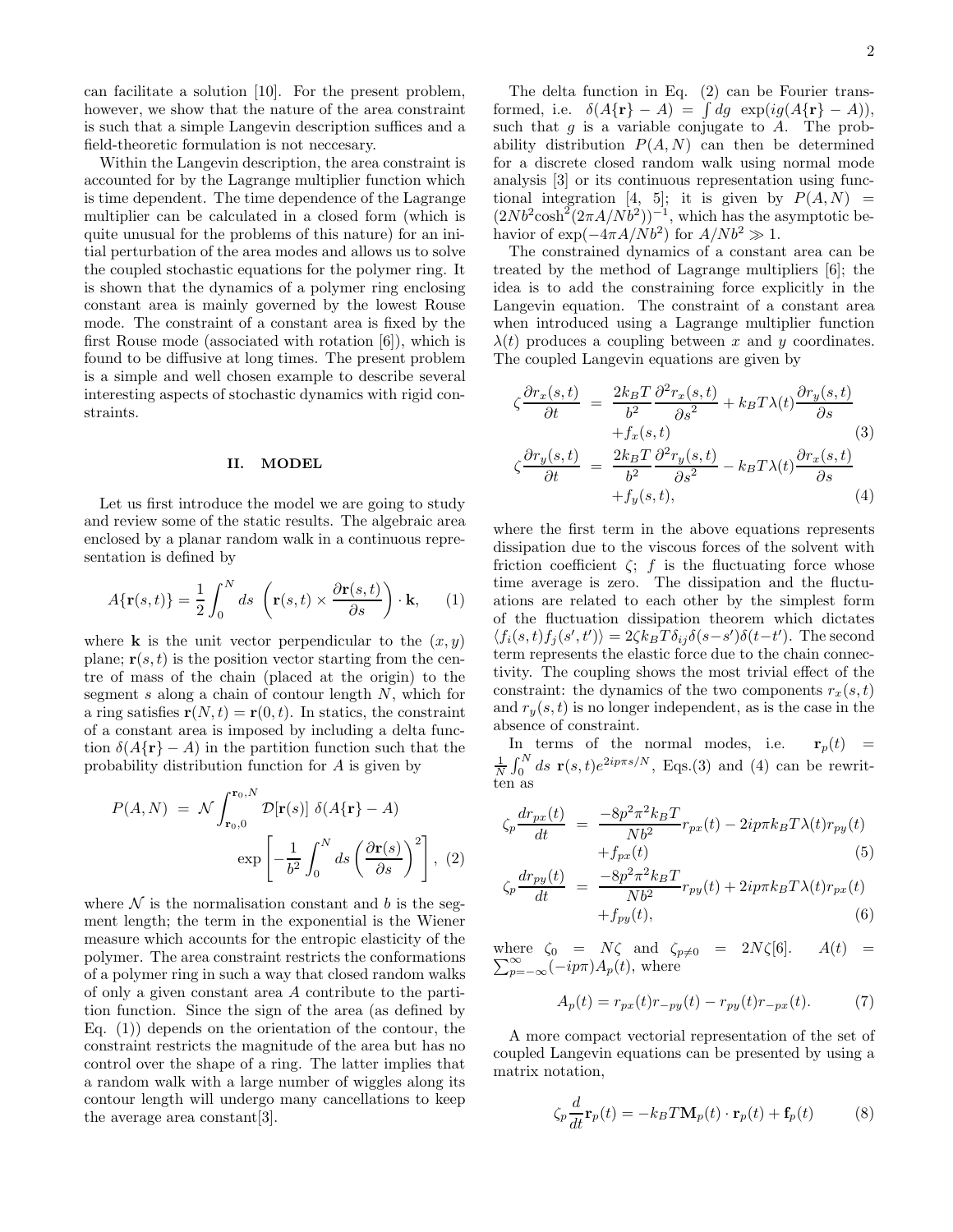where the matrix  $\mathbf{M}_p(t)$  is defined

$$
\mathbf{M}_p(t) = \begin{pmatrix} 8p^2 \pi^2 / (Nb^2) & 2ip\pi\lambda(t) \\ -2ip\pi\lambda(t) & 8p^2 \pi^2 / (Nb^2) \end{pmatrix}, \qquad (9)
$$

whose eigenvalues  $\ell_e$  are given by

$$
\ell_e = 8p^2\pi^2/(Nb^2) \pm 2p\pi\lambda(t),\tag{10}
$$

which correspond to the relaxation of the individual Rouse modes of the chain the details of which will be discussed later.

Since the area constraint is local in time t but global in the contour length s, the Lagrange multiplier  $\lambda$  depends only on time. The time dependence of Lagrange multiplier makes the exact solution of the coupled Langevin equations difficult. Any exact or approximate solution requires a complete knowledge of the time dependence of  $\lambda(t)$ . Since the dynamics of  $\lambda(t)$  has to be such that the area  $A(t)$  has to be constant at all times, we begin by writing down the equation of motion for the area modes itself, the details of which are presented below.

## III. AREA CONSERVATION

### A. Dynamics of mode-dependent area

To get a dynamical equation for the area of a polymer ring, we add and subtract the imaginary part of Eq. (6) from Eq. (5) in such a way that we get dynamical equations for  $(r_{px} + ir_{py})$  and  $(r_{-px} - ir_{-py})$ .

A series of simple steps will provide a stochastic (Langevin type) equation for area: multiply the dynamical equation for  $(r_{px} + ir_{py})$  by  $(r_{-px} - ir_{-py})$  (that is its complex conjugate) and  $(r_{-px} - ir_{-py})$  by  $(r_{px} + ir_{py})$ ; after having added the two equations, separate the real and the imaginary parts of the resulting equation, which for  $p \neq 0$  modes are given by the following expressions respectively:

$$
\zeta_p \frac{dr_p^2(t)}{dt} = -\left(2kp^2 + 4p\pi k_B T\lambda(t)\right) r_p^2(t) \quad (11)
$$

$$
\zeta_p \frac{dA_p(t)}{dt} = -\left(2kp^2 + 4p\pi k_B T\lambda(t)\right) A_p(t), \quad (12)
$$

where  $k = 8\pi^2 k_B T/Nb^2$ ,  $A_p(t)$  is given by Eq. (7) and  $r_p^2(t) = r_{px}(t)r_{-px}(t) + r_{py}(t)r_{-py}(t)$ . It is not surprising that the above two equations have a similar structure since the first one represents the radius and the second one the area of the pth mode of the ring. To get the time dependence of  $\lambda(t)$ , we are interested in the time development of the average of  $A_p(t)$ , which in thermal equilibrium is time independent. Therefore, in writing the dynamical equation for  $A_p(t)$ , we have implicitly assumed an average over a non-equilibrium ensemble in which  $\langle A_p(t) \rangle_{neq}$  is explicitly time dependent. This gives us the dynamical response of the Lagrange multiplier to a

perturbation of the area modes away from their thermal equilibrium values [11].

 $\sum_p$ The area conservation demands  $dA(t)/dt =$ This constraint when used in Eq. (12) produces the following expression for the Lagrange multiplier:

$$
\lambda(t) = -\frac{4\pi}{Nb^2} \frac{\sum_p p^3 A_p(t)}{\sum_p p^2 A_p(t)},
$$
\n(13)

where  $Nb^2/4\pi$  is the area of the first mode; it corresponds to a random walk which on an average forms a circle. For a random walk to form a circle in an average sense, the circumference  $2\pi r$  should be equal to  $N^{1/2}b$ , where  $r$  is the radius of the circle; this condition determines  $r = N^{1/2}b/2\pi$ . Thus, the area of the circle on an average turns out to be  $Nb^2/4\pi$ . The second mode is a symmetric figure of eight and so on.

The time dependence of the Lagrange multiplier can be determined in a self-consistent way. To begin with we consider  $\lambda(t)$  to be independent of time and given by  $-4\pi/Nb^2$ . This approximation amounts to solving Eq. (12), which is a simple first order differential equation in time, and can be easily solved to produce  $A_p(t)$  =  $A_p(0) \exp(-t/\tau_p)$ , where  $\tau_p$  is the relaxation time of the pth mode given by  $\tau_p = N^2 b^2 \zeta / [8\pi^2 k_B T p(p-1)].$  The latter implies that all modes except the first one, which has a constant area  $A_1(0)$ , decay with the relaxation time of  $\tau_p$ . The same is true for the radius of the pth mode.

We can now substitute the expression for  $A_p(t)$  into Eq. (13) to see how  $\lambda(t)$  evolves with time. In the limiting case of  $\lambda(t \to \infty) = -4\pi/Nb^2$ , the dominance of the first mode is evident. The latter is true for all times greater than the relaxation time  $\tau = N^2 b^2 \zeta / [8\pi^2 k_B T]$ . It is clear from Eq. (13) that for all times  $t \ll \tau$ , the dynamics is determined by the summation over large number of modes; for times  $t \gg \tau$ , on the other hand, the dynamics is dominated by the first mode. Thus, the dynamics of  $\lambda(t)$  is reflected in its dependence on p modes, which decays in time in such a way that for  $t \gg \tau$  it is only determined by  $p = 1$ .

To get an idea of the time dependence for times much less than the relaxation time  $\tau$ , one can replace the summation by an integration over  $p$  modes in Eq. (12). In the limit of  $t \ll \tau$ , the time dependence of the Lagrange multiplier is approximately given by  $\lambda(t) \approx$  $-4\pi/Nb^2(\tau/t)^{1/2}$ . It is to be noted that in carrying out the integration over the modes, we have neglected the  $p$ dependence of  $A_p(0)$ . The mode dependence of  $A_p(0)$ , however, does not alter the way  $\lambda(t)$  scales with t. At short times, the nature of the decay of the pth mode is reflected in the time dependence of  $\lambda(t)$ . It is evident from the expression for  $A_p(t)$  that for  $t \gg \tau/p^2$ , the pth mode has already relaxed and does not contribute to the summation in Eq. (13). This implies that the number of modes that contribute to the summation in Eq.(13) at any time  $t$  are approximately given by  $p^*(t) \approx (\tau/t)^{1/2}$ . The algebraic time dependence of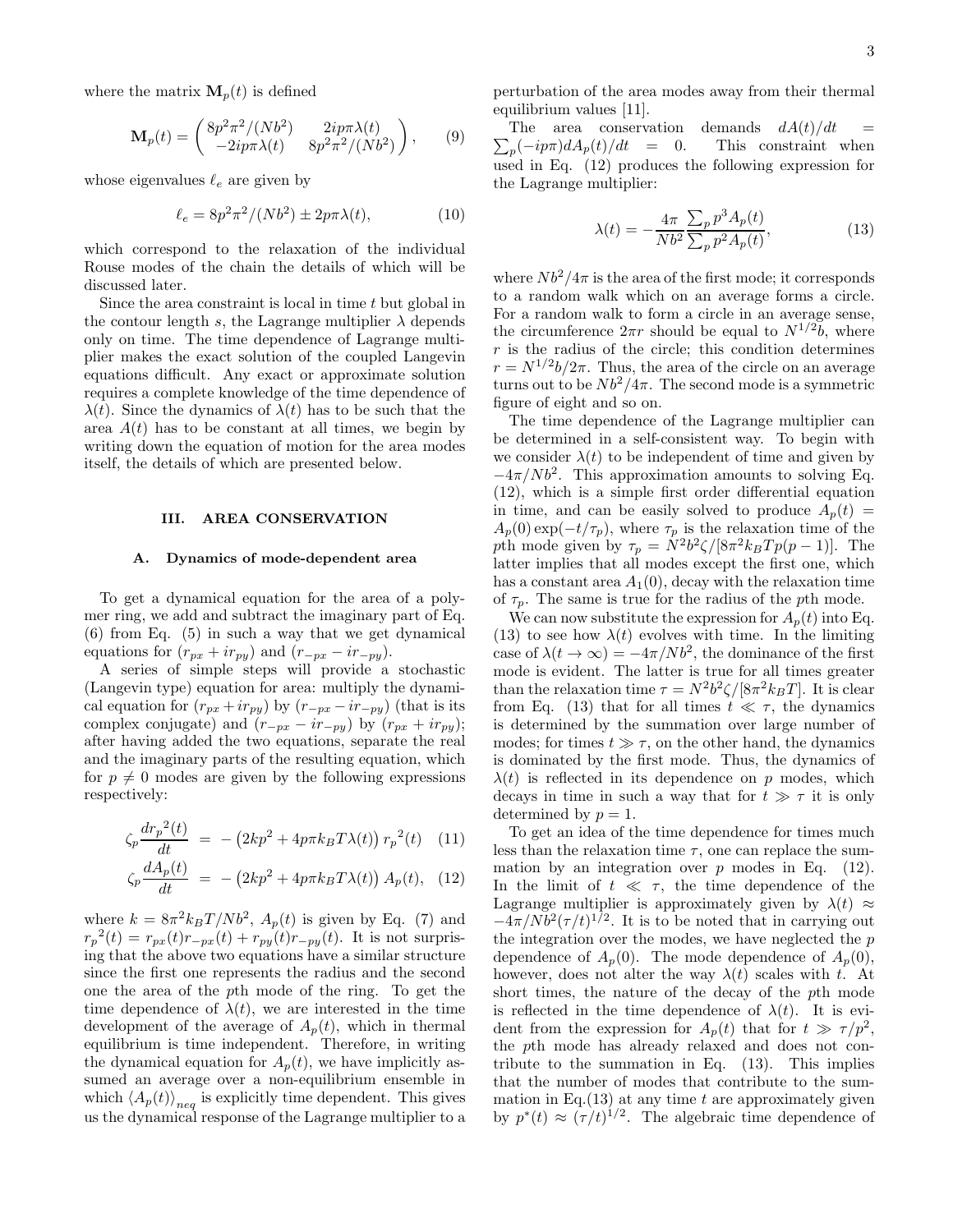$\lambda(t)$  can easily be understood from Eq. (12). If it is assumed that in this time regime some modes have already relaxed, then  $dA_{p^*}/dt = 0$  for these modes. Then the solution for the Langrange multiplier  $\lambda(t)$  is approximately given by

$$
\lambda(t) \simeq -\frac{4\pi}{Nb^2}p^*.\tag{14}
$$

Since the modes follow the Rouse relaxation, the inverse square root time dependence of  $\lambda(t)$  can be understood.

The time dependent expression for  $\lambda(t)$  when substituted into Eq. (12) yields  $A_p(t) \approx A_p(0) e^{-p^2 t/\tau} e^{p(t/\tau)^{1/2}}$ , which at short times is a stretched exponential. The latter implies that for time  $t \ll \tau$ , the constraint of constant area affects the dynamics of  $A_p(t)$  in such a way that the lower modes grow at the expense of the higher ones leaving the total area constant; for time  $t \gg \tau$  only the first mode, which attains a constant value, survives. In contrast, the dynamics of  $\lambda(t)$  is such that it decays in time as  $(\tau/t)^{1/2}$  and at  $t \gg \tau$  attains a constant value of  $-4\pi/Nb^2$ .

This gives us an idea about the dynamics of  $\lambda(t)$ , which for all times  $t \gg \tau$ , is weakly dependent on time and is mainly dominated by the first mode. In what follows, we will replace  $\lambda(t)$  by a time independent quantity  $\lambda_0$  to discuss the statics of a closed random walk.

#### B. Statics

To recover some of the equilibrium results of the earlier studies from dynamics, we begin by introducing temporal Fourier transform into Eqs. (5) and (6):

$$
-i\omega\zeta_p r_{px}(\omega) = -kp^2 r_{px}(\omega) - 2ip\pi\lambda_0 k_B T r_{py}(\omega) + f_{px}(\omega) \qquad (15) -i\omega\zeta_p r_{py}(\omega) = -kp^2 r_{py}(\omega) + 2ip\pi\lambda_0 k_B T r_{px}(\omega) + f_{py}(\omega). \qquad (16)
$$

The resulting coupled equation can be easily be solved to calculate the following correlation:

$$
\langle \mathbf{r}_p(\omega) \cdot \mathbf{r}_{-p}(-\omega) \rangle = 2k_B T \zeta_p
$$

$$
\left[ \frac{1}{(\zeta_p^2 \omega^2 + (kp^2 - 2p\pi k_B T \lambda_0)^2)} + \frac{1}{(\zeta_p^2 \omega^2 + (kp^2 + 2p\pi k_B T \lambda_0)^2)} \right],
$$
(17)

where the angular brackets represent an average with respect to the random noise. To calcu- $\int (d\omega/2\pi)\langle r_{pi}(\omega)r_{-pj}(-\omega)\rangle$ ; the resulting expression is late the equal time correlation we use  $\langle r_{pi}r_{-pj} \rangle$  = given by

$$
\langle \mathbf{r}_p(t) \cdot \mathbf{r}_{-p}(t) \rangle = \frac{N b^2 / 2}{(p^2 \pi^2 - \lambda_0^2 N^2 b^4 / 16)}.
$$
 (18)

The mean square distance of a chord starting from  $r(0)$  and ending at any point s along the chain contour is defined by  $\mathbf{R}^2(s) = (\mathbf{r}(s) - \mathbf{r}(0))^2$ . In terms of the normal modes it is given by  $\mathbf{R}^2(s) = 4 \sum_{p=1}^{\infty} (\mathbf{r}_p \cdot \mathbf{r}_p)$  $(\mathbf{r}_{-p}) \sin^2(p \pi s/N)$ . In the limit of  $N \to \infty$  and  $p \pi/N \to q$ , the summation can be converted to an integral to give

$$
\mathbf{R}^2(s) = 2b^2/\pi \int_0^\infty dq \sin^2(qs)/(q^2 + g^2 b^4/16), \quad (19)
$$

which is the same as Eq. (5.3) in the paper by Brereton and Butler [3]. In writing the above expression we have taken  $\lambda_0 = ig$  such that the integral can be done by contour integration; it has double poles in the complex g plane given by  $g = \pm 4iq/b^2$  [3]. The latter implies that when  $q = p\pi/N$ , the Lagrange multiplier is given by  $\lambda_0 = \pm 4p\pi/Nb^2$ .

The integral in Eq. (19) can easily be evaluated and Fourier transformed with respect to  $g$ ; the result can be averaged over the equilibrium probability distribution given by  $P(A) = \exp(-4\pi A/Nb^2)$  to give the following expression:

$$
\left\langle \mathbf{R}^2(s) \right\rangle_A = \frac{Nb^2}{2} (1 + \alpha^2) \ln \left( \frac{\alpha^2 + (1 + s/N)^2}{\alpha^2 + 1} \right), \tag{20}
$$

where  $\alpha = 2A/Nb^2$ . It is interesting to note that in equilibrium the probability distribution, which yields  $\langle A \rangle = Nb^2/4\pi$ , imposes the dominance of the first mode over all other modes. In essence it means that the presence of the area constraint introduces significant deviations from the unperturbed random walk for  $A/Nb^2 \gg 1$ ; in the latter limit the mean square distance is given by  $\langle \mathbf{R}^2(s) \rangle_A \approx s b^2 (1 + s/N)^2/2.$ 

#### C. Dynamics

As discussed in Section III, the dynamics of the Lagrange multiplier function  $\lambda(t)$ , when calculated in a selfconsistent way, suggests its inverse dependence on the first mode of the area, i.e.,  $-4\pi/Nb^2$ . The latter expression when substituted into Eqs. (15) and (16) produces coupled equations in  $r_p(x)$  and  $r_p(y)$ , which can easily be solved to give

$$
\langle \mathbf{r}_p(\omega) \cdot \mathbf{r}_{-p}(-\omega) \rangle = 2k_B T \zeta_p
$$

$$
\left[ \frac{1}{(\zeta_p^2 \omega^2 + (k^2 p^2 (p+1)^2))} + \frac{1}{(\zeta_p^2 \omega^2 + k^2 p^2 (p-1)^2)} \right].
$$
 (21)

The time-correlation function can be calculated using  $\langle \mathbf{r}_p(t) \cdot \mathbf{r}_{-p}(0) \rangle = \int \frac{d\omega}{2\pi} \langle \mathbf{r}_p(\omega) \cdot \mathbf{r}_{-p}(-\omega) \rangle e^{i\omega t}$ . For  $p = 1$ mode the correlation function is given by

$$
\langle \mathbf{r}_1(t) \cdot \mathbf{r}_{-1}(t') \rangle = \frac{Nb^2}{16\pi^2} \exp\left(-\frac{8\pi^2 k_B T |t - t'|}{N^2 b^2 \zeta}\right) + \frac{k_B T |t - t'|}{N \zeta}.
$$
 (22)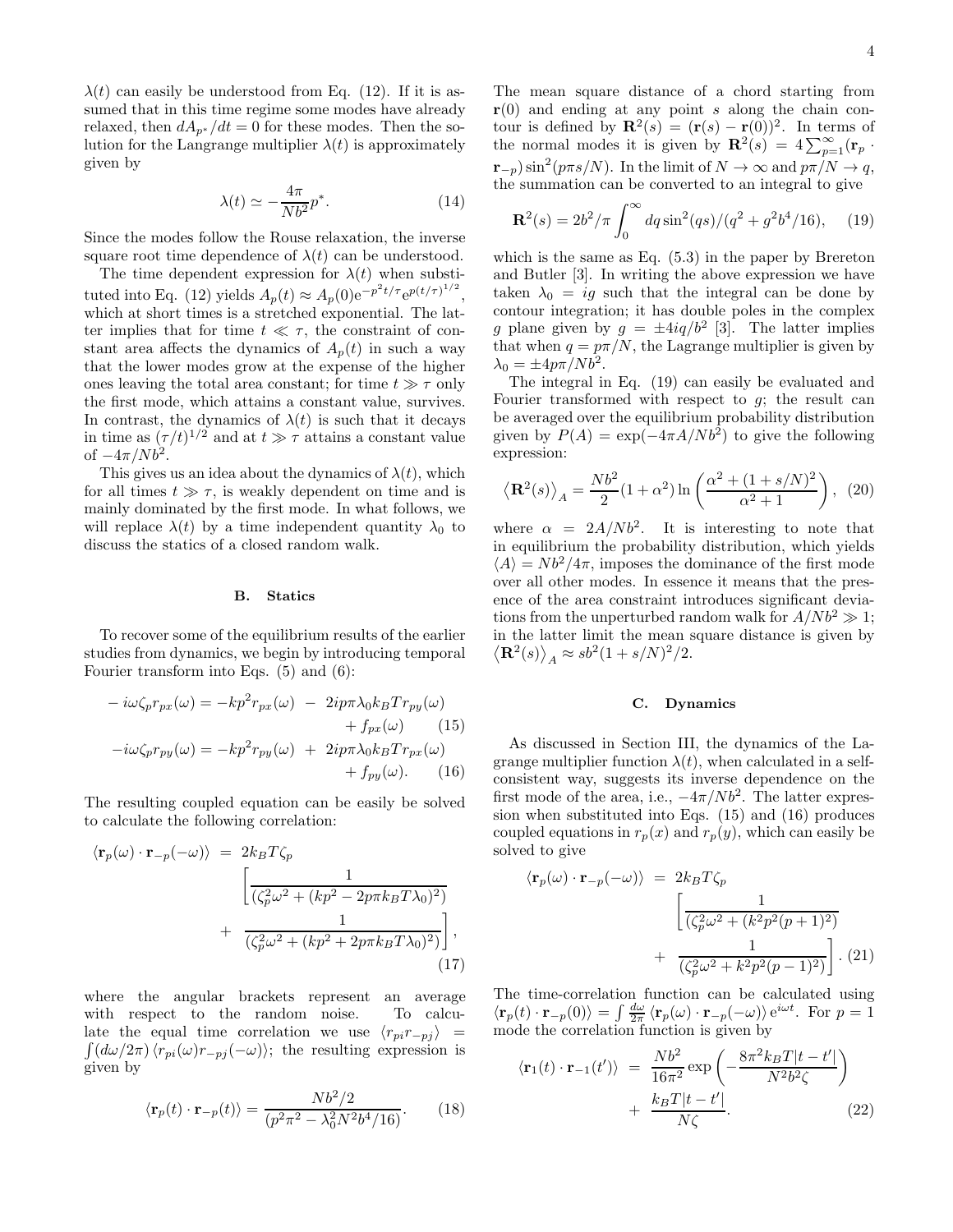For  $p \neq 1$  modes, on the other hand, the time-correlation function is given by

$$
\langle \mathbf{r}_p(t) \cdot \mathbf{r}_{-p}(t') \rangle = \frac{Nb^2}{4\pi^2(p^2-1)} \exp\left(-\frac{4\pi^2p^2k_BT|t-t'|}{N^2b^2\zeta}\right)
$$

$$
\left[\cosh\left(\frac{4\pi^2pk_BT|t-t'|}{N^2b^2\zeta}\right) + \frac{1}{p}\sinh\left(\frac{4\pi^2pk_BT|t-t'|}{N^2b^2\zeta}\right)\right]. \tag{23}
$$

The radius of the ring at any point s along the curve is given by  $\mathbf{R}(s,t) = \mathbf{r}(s,t) - \mathbf{r}_0(t)$ , where  $\mathbf{r}_0(t)$  is the position of the centre of mass at time t defined as  $\mathbf{r}_0(t) =$  $\frac{1}{N}\int_0^N ds\mathbf{r}(s,t)$ . The time correlation of the radii at two different times in terms of the normal modes is given by  $\langle \mathbf{R}(s,t) \cdot \mathbf{R}(s,t') \rangle = 4 \sum_{p=1}^{\infty} \langle \mathbf{r}_p(t) \cdot \mathbf{r}_{-p}(t') \rangle$ . Since the relaxation time associated with the first mode, that is  $\tau = N^2 b^2 \zeta / 8\pi^2 k_B T$ , is the longest relaxation time of the correlation function, it corresponds to the rotational relaxation time [6]. For all times greater than the relaxation time, that is  $t \gg \tau$ , the dynamics is dominated by the first Rouse mode, which is diffusive. The mean square displacement of the radius  $\mathbf{R}(N,t)$  is given by

$$
\langle (\mathbf{R}(N,t) - \mathbf{R}(N,0))^2 \rangle = \frac{8k_B T t}{N\zeta},\tag{24}
$$

where at long times it corresponds to the rotational diffusion of the ring; the rotational diffusion constant is given by  $D_{rot} = 2k_BT/N\zeta$ . The mean square displacement of the centre of mass, on the other hand, is estimated by the  $p = 0$  mode, i.e.  $\langle (\mathbf{r}_0(t) - \mathbf{r}_0(0))^2 \rangle = \frac{4k_BTt}{N\zeta};$ at long times the self diffusion constant of the centre of mass of the ring is given by  $D_0 = k_B T / N \zeta$  [6]. The rotational diffusion constant is, therefore, twice of the diffusion constant of the centre of mass of the ring. It is not surprising, however, that both the diffusion constants have Rouse type scaling since the only way the diffusion constant can depend on the system properties is through  $D \propto k_B T/\zeta (b^2/A)[6]$ . The area is given by  $A \propto (1/b^2 N)$ ; the diffusion constants for the  $p = 0$  diffusion and the area preserving  $p = 1$  rotation must, therefore, have the same Rouse type scaling.

Since the area constraint couples the  $x$  and  $y$  modes, the cross correlations, i.e.  $\langle r_{px}(t)r_{-py}(t')\rangle$ , turn out to be non-zero. The equal time correlation amounts to estimating the average of  $A_p(t)$ , which can easily be evaluated using Eq.  $(7)$ . The summation over p modes defines the average area, which is given by  $\langle A(t) \rangle = N b^2 / 4 \pi$ .

The dominance of the diffusive first mode has been seen in a very different context of grafted polymer brushes [12]. In the latter study the distribution of the chain ends is accounted for by self-consistent-field theory which determines the mean-field potential seen by each monomer

self-consistently [13]. In dynamics it amounts to the dominance of the first mode, which does not relax, and is associated with the diffusion of the chain end in brushes. In the present study although the imposition of area constraint through the time dependent Lagrange multiplier and its determination from the dynamical equations is of very different nature, the dominance of the first (Rouse) mode, as also seen in the dynamics of polymer brushes, is interesting.

#### IV. CONCLUSIONS

In summary, the present theory illustrates the effects of a relatively simple global constraint on the stochastic dynamics of non interacting polymer chains. We show that the presence of the area constraint couples the dynamics of the Cartesian components of the spatial vector  $\mathbf{r}(s,t) = (r_x(s,t), r_y(s,t))$  through the time dependent Lagrange multiplier. The time dependence of Lagrange multiplier can be determined as a dynamical response to the initial perturbation of area modes such that the condition  $dA(t)/dt = 0$  is satisfied at all times. At very short times, that is  $t \ll \tau$ , the Lagrange multiplier decays slowly with an inverse dependence on time, where  $\tau = N^2 b^2 \zeta / 8\pi^2 k_B T$ . For long times, that is  $t \gg \tau$ , the Lagrange multiplier is mainly determined by the inverse of the first mode of the area, which on an average is a random walk about a circle. As opposed to the relaxation of the internal modes of a ring without constraint, the area constraint changes the nature of relaxation of these modes dramatically. At long times the dynamics is completely determined by the first (Rouse) mode which does not relax. The first mode is associated with the rotation of the ring; the mean-square displacement of the radius at long times is found to be diffusive.

Although the idea was to present a general theory for the dynamics of area preserving systems, the present approach can serve as a simple description to understand some of the dynamical aspects of polymer systems under topological constraints, entanglements and two-dimensional vesicles — systems where the area conservation has to be explicitly accounted for.

#### Acknowledgments

The authors appreciate earlier useful discussions with M.G. Brereton about this problem. Discussions with Prof. A. Grosberg, M. Otto and R. Adhikari are gratefully acknowledged.

- 
- [1] P. Lévy, Am. J. Math 62, 487 (1940). [2] P. Lévy, C. R. Acad. Sci., Paris 230, 430, 689(E) (1950).